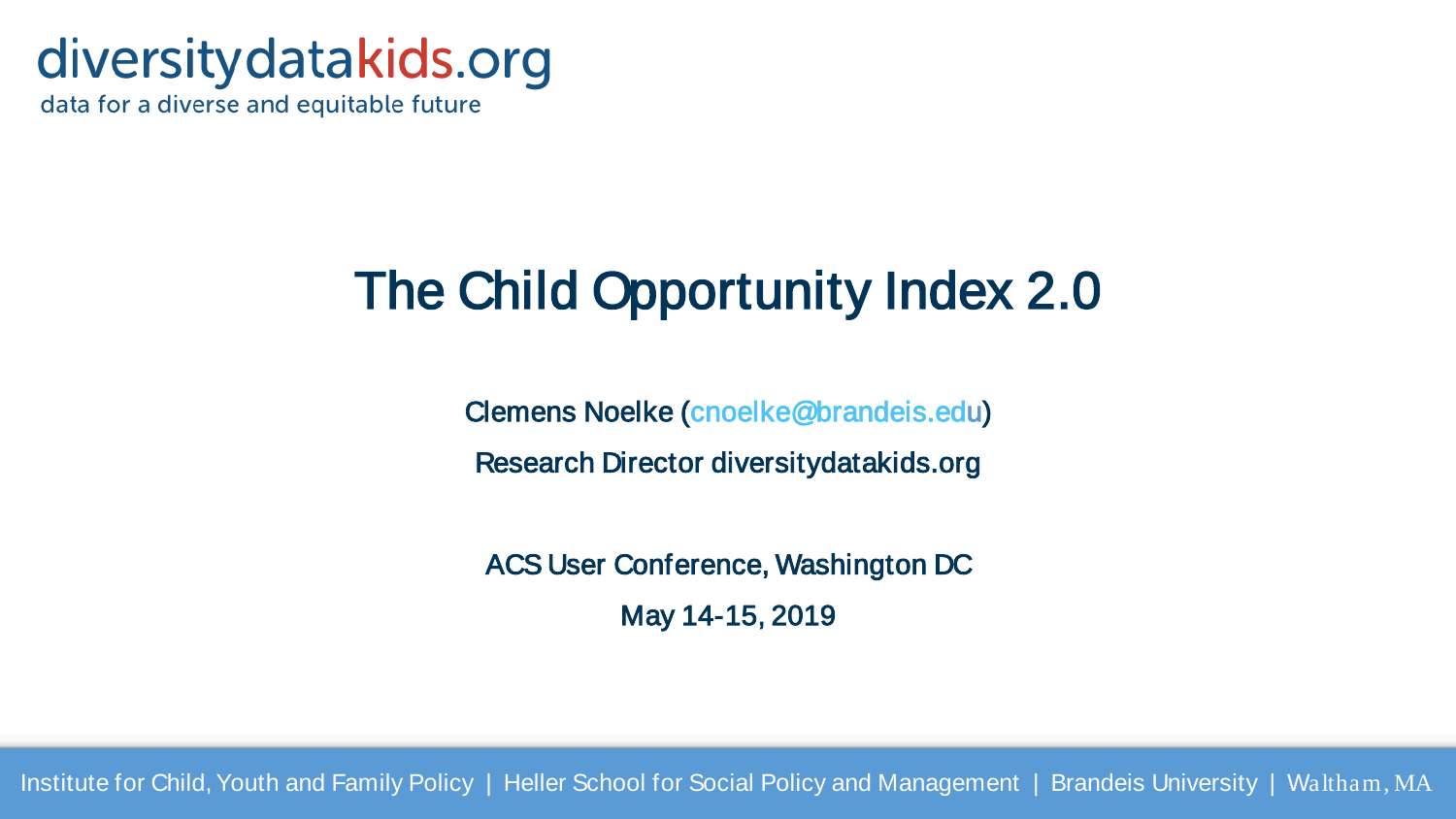### Team, Partners, and Funders

#### Team at Heller/Brandeis

PI: Dolores Acevedo-Garcia

Professor of Human Development and Social Policy, and Director of the Institute for Child, Youth and Family Policy, Brandeis University

Erin Hardy, Nancy McArdle, Nick Huntington, Clemens Noelke, Rebecca Huber

Team at Kirwan/OSU Mikyung Baek, Jason Reece **BRANDEIS UNIVERSITY** 

# The Heller School

#### **FOR SOCIAL POLICY AND MANAGEMENT**



KIRWAN INSTITUTE for the Study of Race and Ethnicity

## Funding from the W.K. Kellogg and Robert Wood Johnson Foundations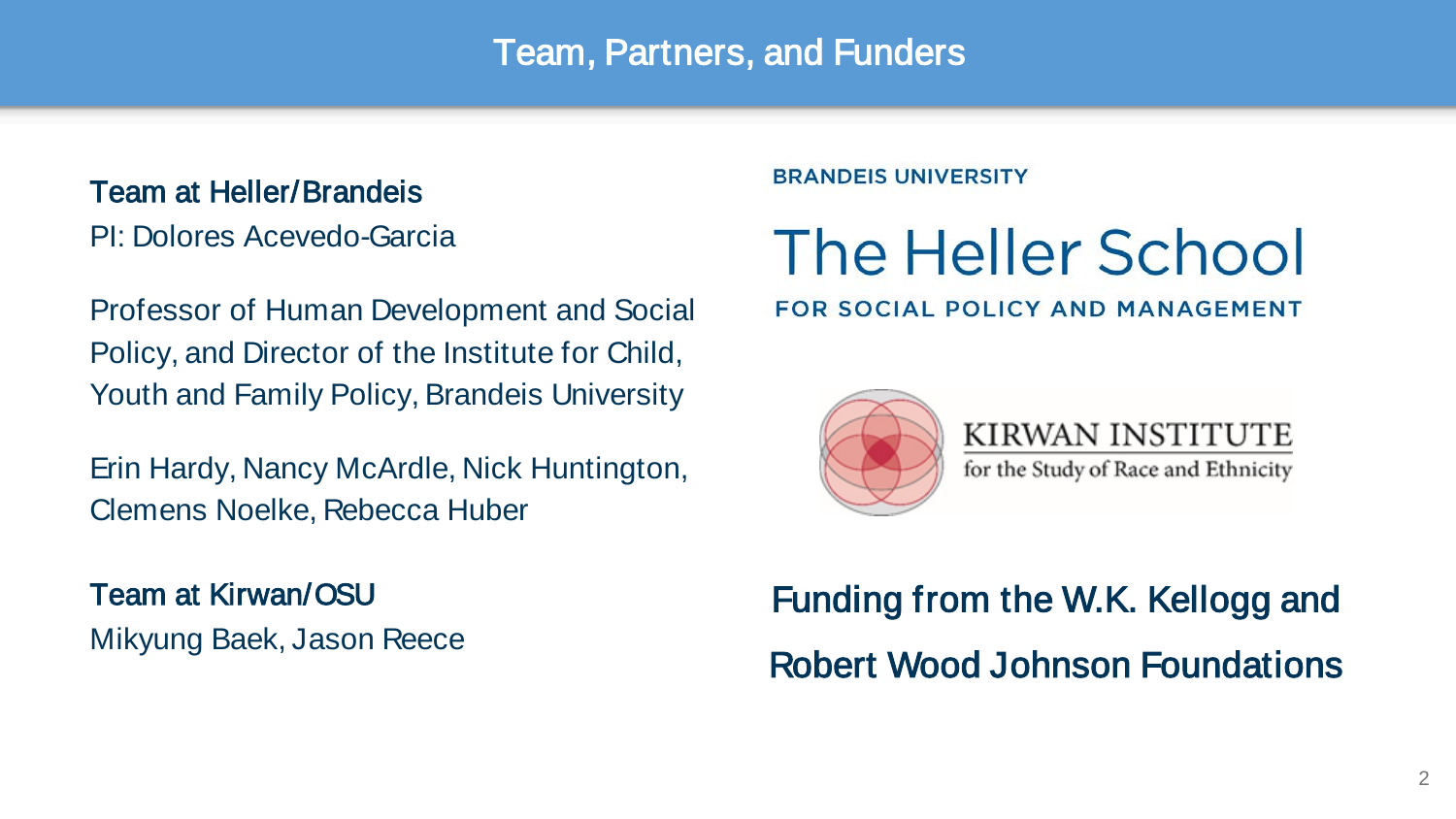### Inequality of Neighborhood Opportunity

- Children are growing up in vastly different neighborhood environments
- Based on 28 indicators of child-related neighborhood features, the Child Opportunity Index 2.0 (COI) captures multiple dimensions of neighborhood opportunity in a single aggregate metric
- The COI allows you to
	- Quantify the effect of neighborhoods on children's outcomes
	- Compare neighborhoods, and patterns of neighborhood inequality (for example, by race/ethnicity) across US and over time
	- Explore (potentially policy-amenable) mechanisms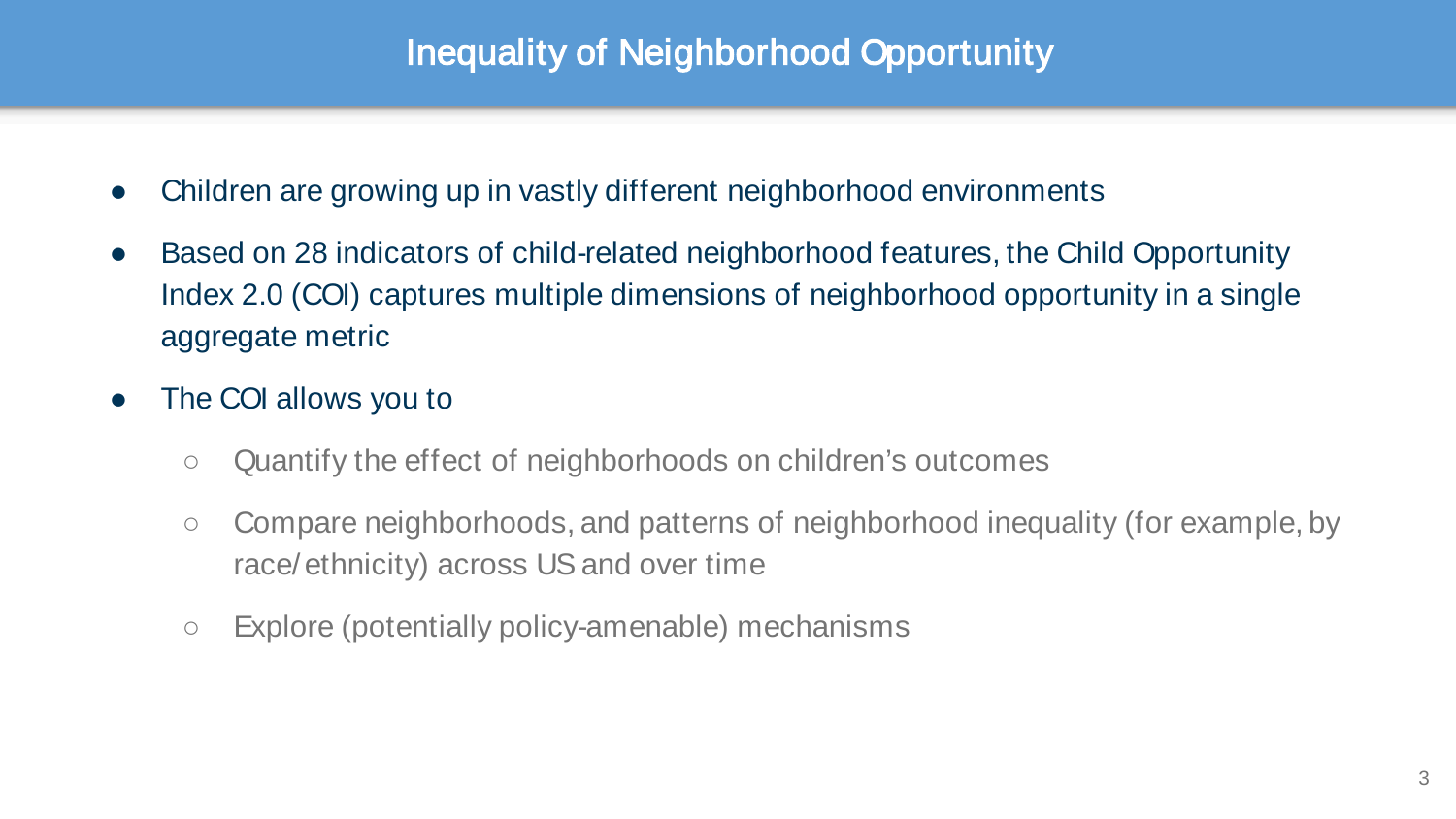### Based on COI 1.0 (2014)

#### • Examples of academic research using the COI:

- Roubinov et al. "Family Socioeconomic Status, Cortisol, and Physical Health in Early Childhood: The Role of Advantageous Neighborhood Characteristics." Psychosomatic Medicine, 2018
- Beck et al. "The Child Opportunity Index and Disparities in Pediatric Asthma Hospitalizations." Journal of Pediatrics, 2017
- Kersten et al. "Neighborhood Child Opportunity and Individual-Level Pediatric Acute Care Use and Diagnoses." Pediatrics, 2018

#### Other users

- Departments of Public Health
- Children's Hospitals
- State (e.g., housing) and local (e.g., child welfare) agencies
- Community organizations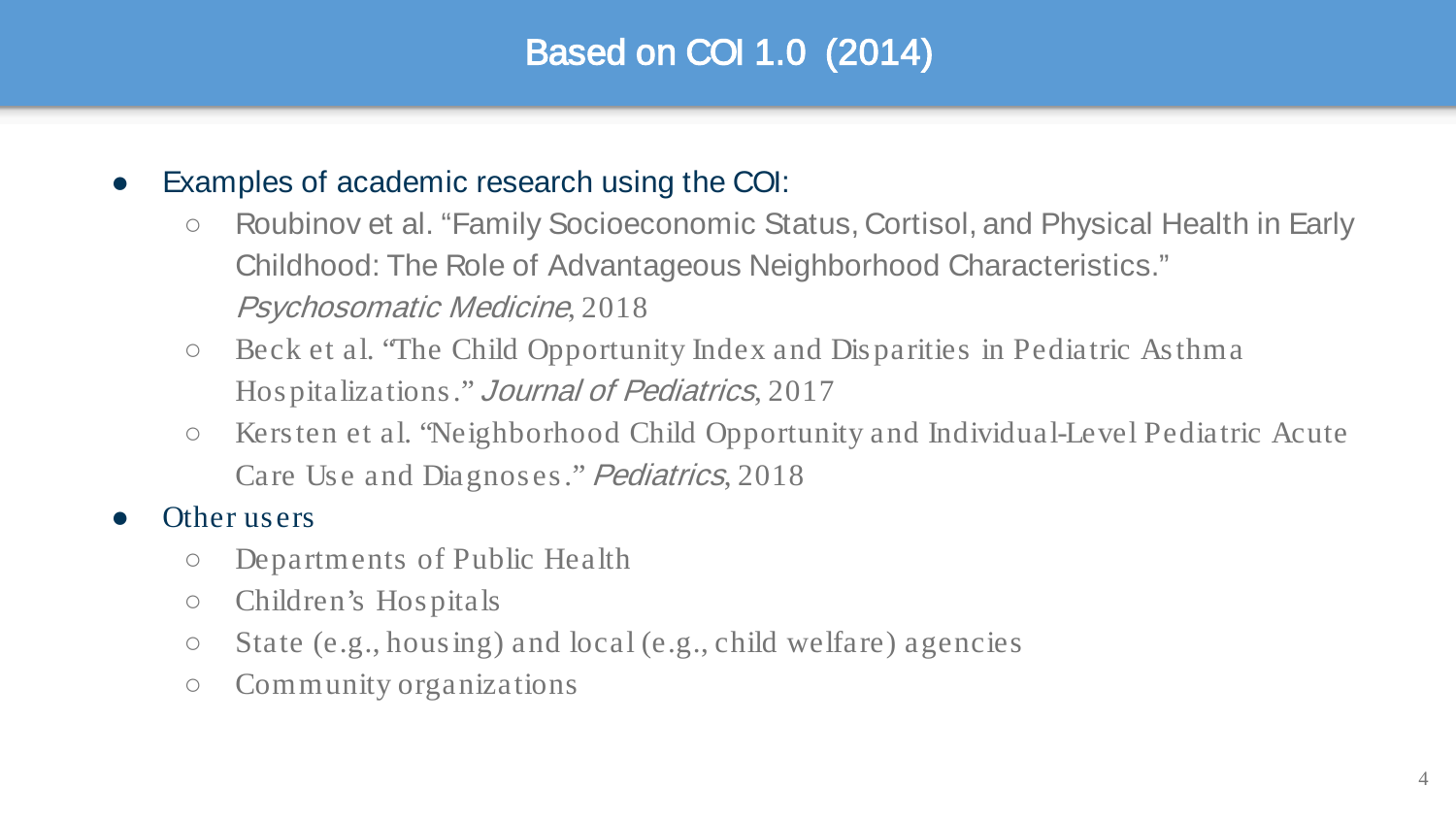### Child Opportunity Index (COI) vs. Opportunity Atlas

### Child Opportunity Index

- Census-tract level composite index based on 28 indicators covering three domains
	- Education
	- Health and Environment
	- Social and Economic
- Focus on measuring contemporary features of neighborhoods theorized to influence healthy child development
- Neighborhood conditions as of 2010 and 2015

### Opportunity Atlas (Chetty et al. 2018)

- Census-tract level indicators of longterm outcomes associated with growing up in different neighborhoods
	- Household income rank
	- Marital status
	- Incarceration
- Effects of neighborhoods as they were 15-20 years ago
- No information about features of neighborhoods generating these effects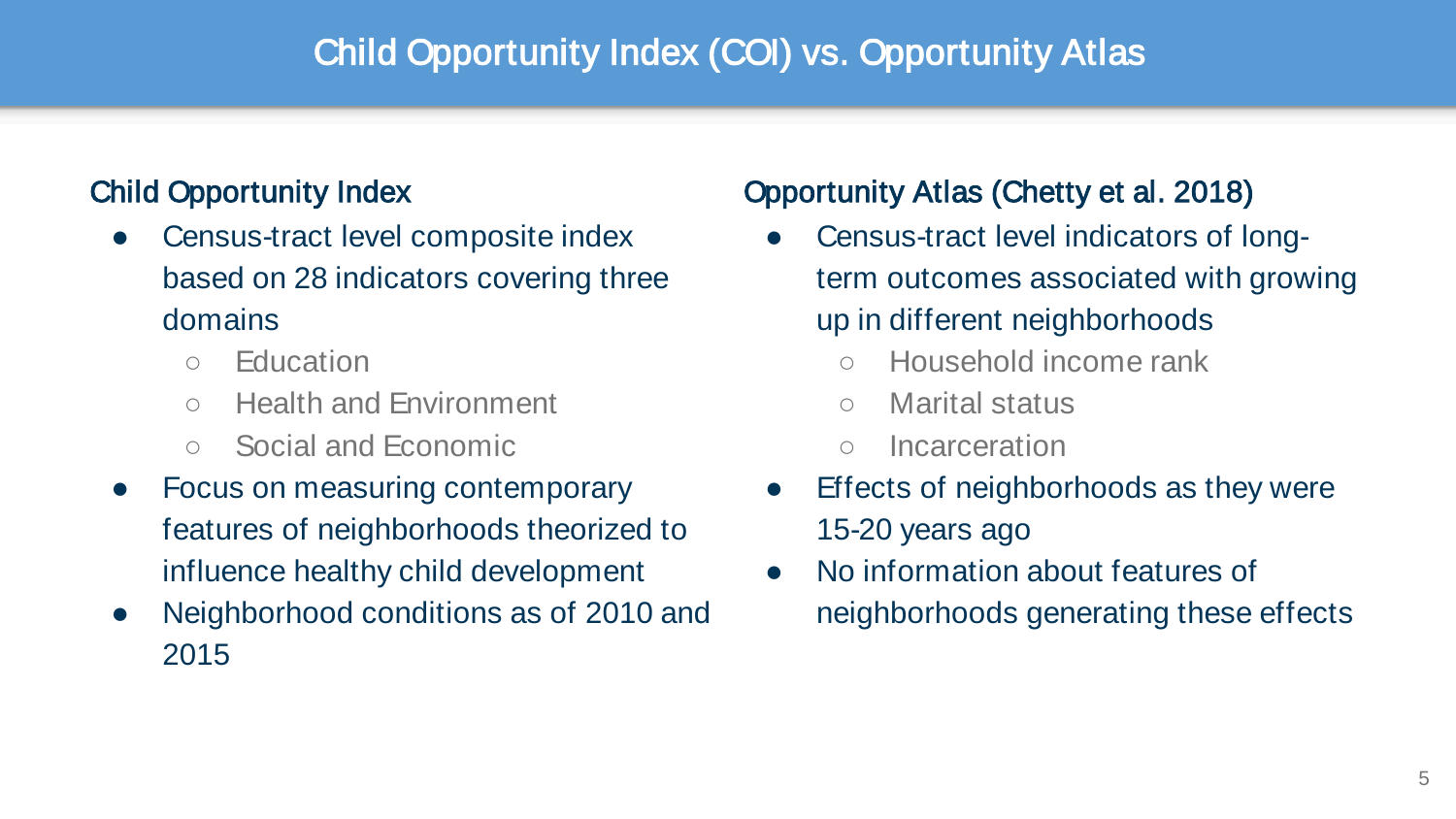### The Child Opportunity Index 2.0

- Goal: Measure multiple neighborhood features related to healthy child development, choosing input over proxy/outcome measures whenever possible
- COI 2.0 composite Index based on 28 neighborhood-level indicators grouped into three domains
	- Education
	- Health & Environment
	- Social & Economic

### Comparable data for all census tracts in 2010 and 2015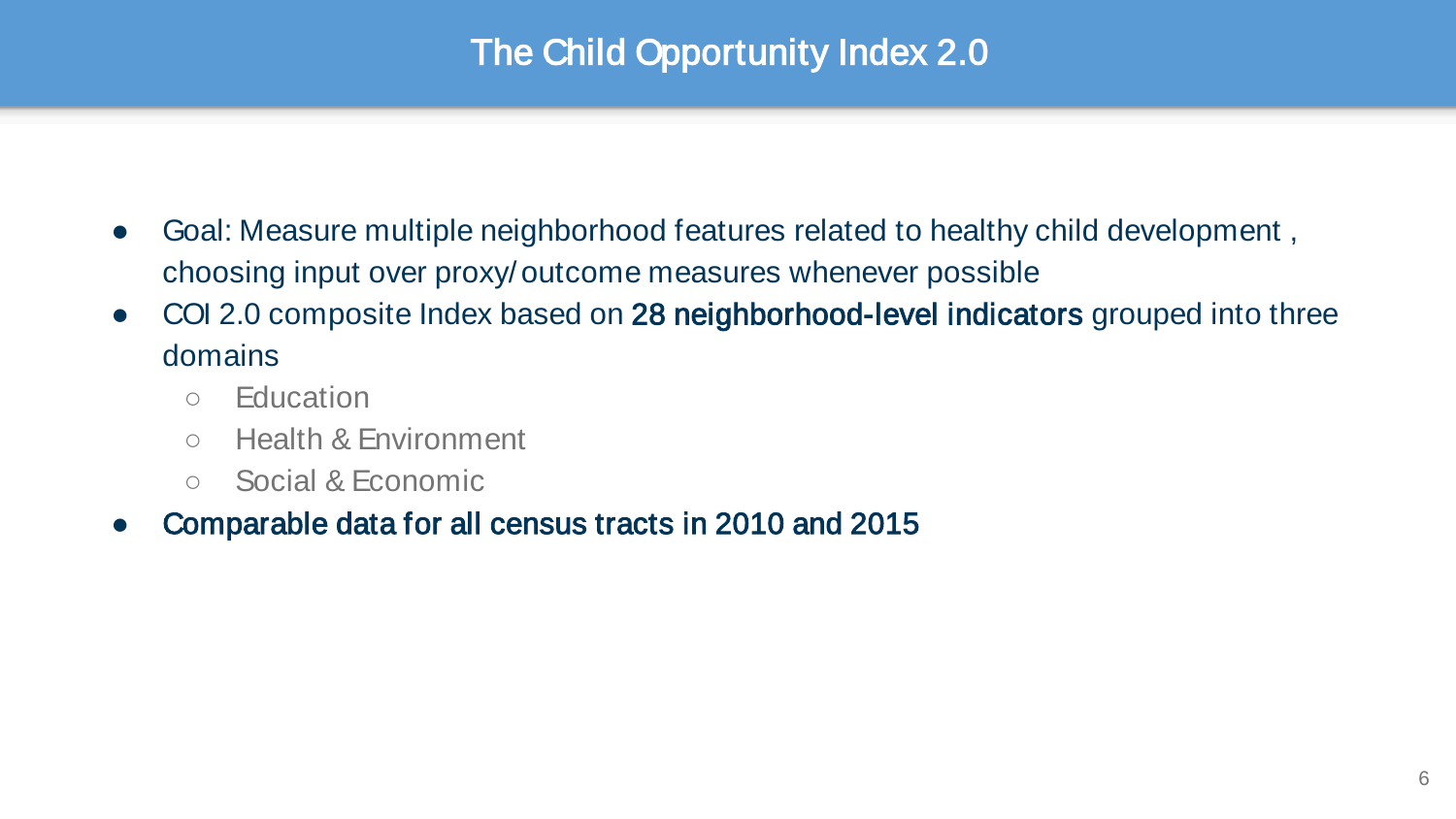### Education Domain

#### **Context**

- Adult educational attainment. Percent with college degree or higher. American Community Survey (ACS).
- College enrollment. Percent enrolled in college, Ages 18-24. ACS.
- School poverty rates (not yet included). Percent students eligible for free- and reduced-price lunch. NCES.

#### Early Childhood Education

- ECE centers of any type within a five-mile radius. Own data collection from state and federal sources.
- NAEYC accredited ECE centers within a five-mile radius. Own data collection from state and federal sources.
- ECE Enrollment. Percent 3- and 4-year olds enrolled in nursery school, preschool, or kindergarten. ACS.

### Outcomes (not yet included)

- Fourth-grade reading proficiency. Own data collection plus GreatSchools data.
- Fourth-grade math proficiency. Own data collection plus GreatSchools data.
- High school graduation rate. Own data collection plus GreatSchools data. 7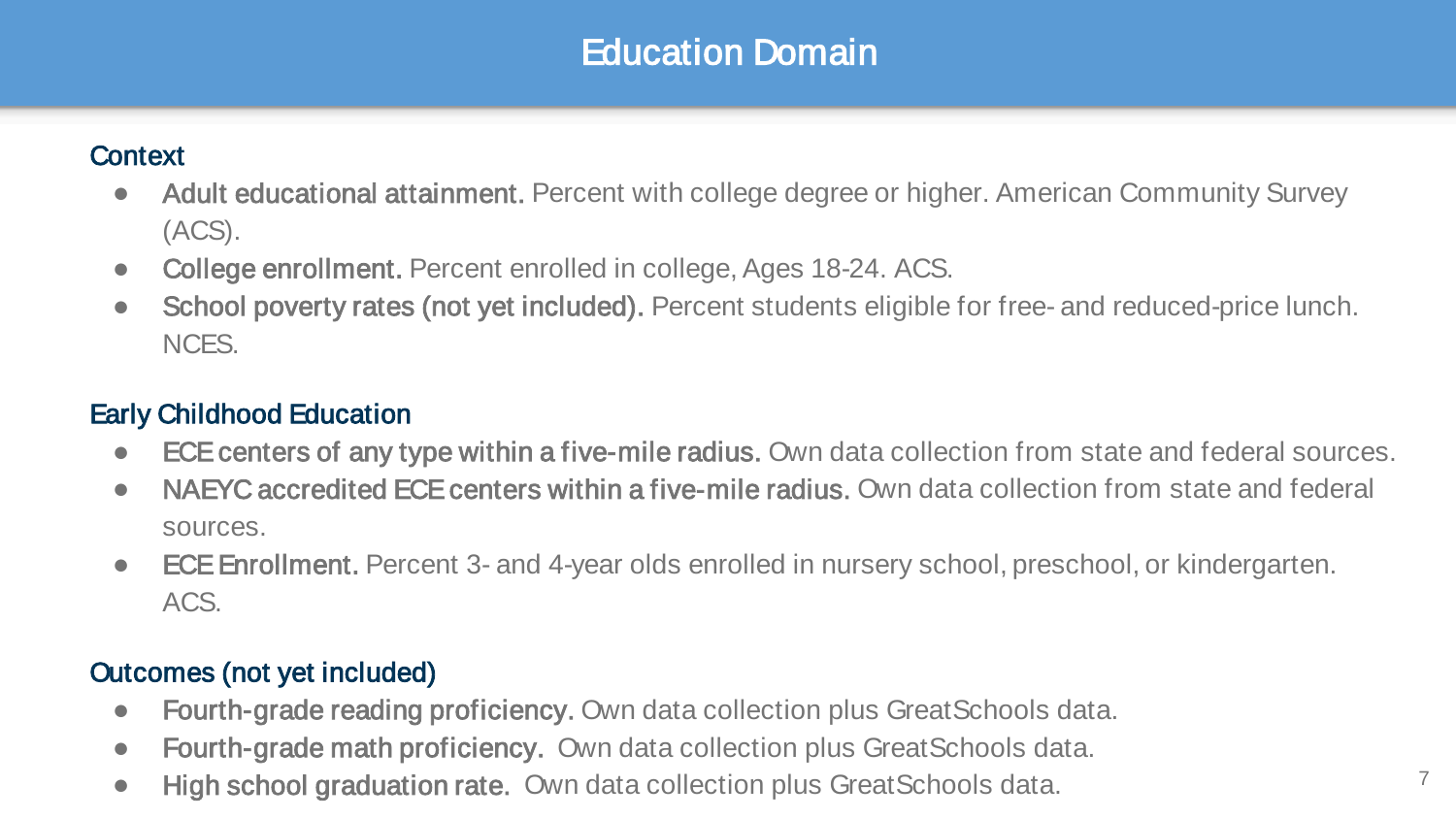### Health and Environment Domain

#### Health Care Access

● Health insurance coverage. Percent population aged 0-64 with health insurance coverage. ACS.

#### Healthy Environments

- Access to healthy food. Percent household without vehicle access living more than 0.5 miles from the nearest supermarket. USDA.
- Access to green space. Percent developed imperviousness. CDC.
- Walkability. EPA Walkability Index.
- Housing vacancy rates. Percent of housing units that are vacant. ACS.

#### Toxic Exposures

- Heat exposure. Days with maximum temperatures above 90F. CDC.
- Exposure to toxic substances. RSEI Index. EPA.
- Exposure to superfund sites. EPA.
- Microparticle concentration. PM 2.5. CDC.
- Ozone concentration. CDC.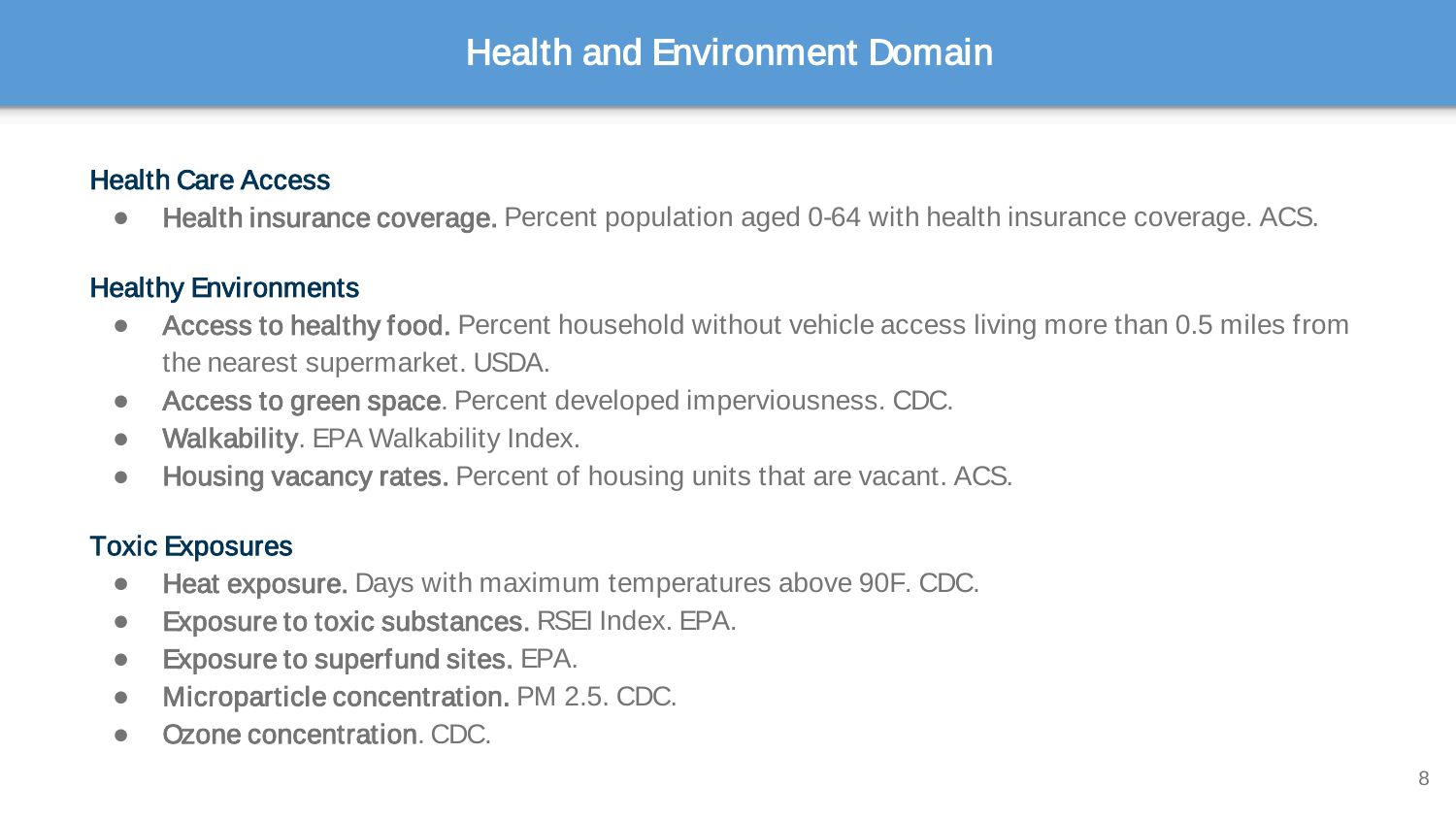### Social & Economic Domain

#### Family structure

**Single parenthood.** Percent families with a single parent. ACS.

#### Economic Opportunities

- Prime-age unemployment rate. Percent unemployed in active civilian labor force, ages 25-54. ACS.
- Prime-age employment to population ratio. Percent population ages 25-54 employed in civilian labor force. ACS.
- **Percent with long commute.** Percent employed traveling 60 minutes or more to workplace. ACS.

#### Economic Resources

- Poverty rate. Percent population living in families/households below 100% of the FPL. ACS.
- Public assistance rate. Percent population receiving SNAP benefit. ACS.
- High skill employment. Percent employees in professional, technical, and managerial occupations. ACS.
- Median household income, in 2017 US Dollars. ACS.
- → Combined into *economic resources* index using principal component analysis.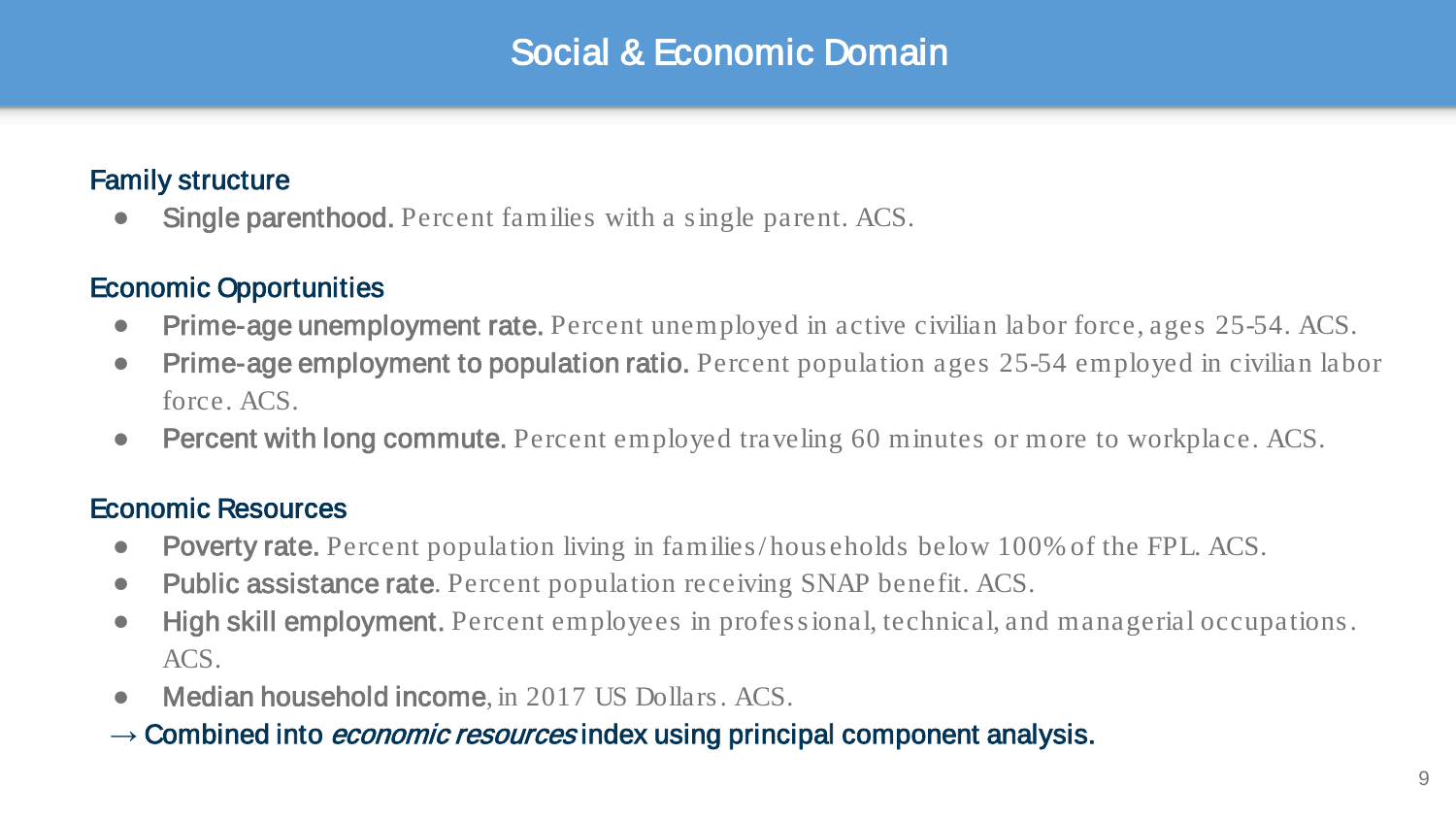### Index Construction

- Spatial indicators calculated at block-level and aggregated to census tract level
- All indicators standardized using 2010 national means and standard deviations
- Sign-reversed (if applicable) and top-/bottom-coded at four standard deviations above/below mean
- Aggregated to domain scores using weights that are a hybrid of
	- Unity weights. Each indicator counts equally within each domain
	- Empirical weights calculated from the bivariate correlation between 2010 indicator values and tract-level outcome data from the Opportunity Atlas and the CDC 500 Cities Project
- Domain scores averaged into aggregate COI score using similar approach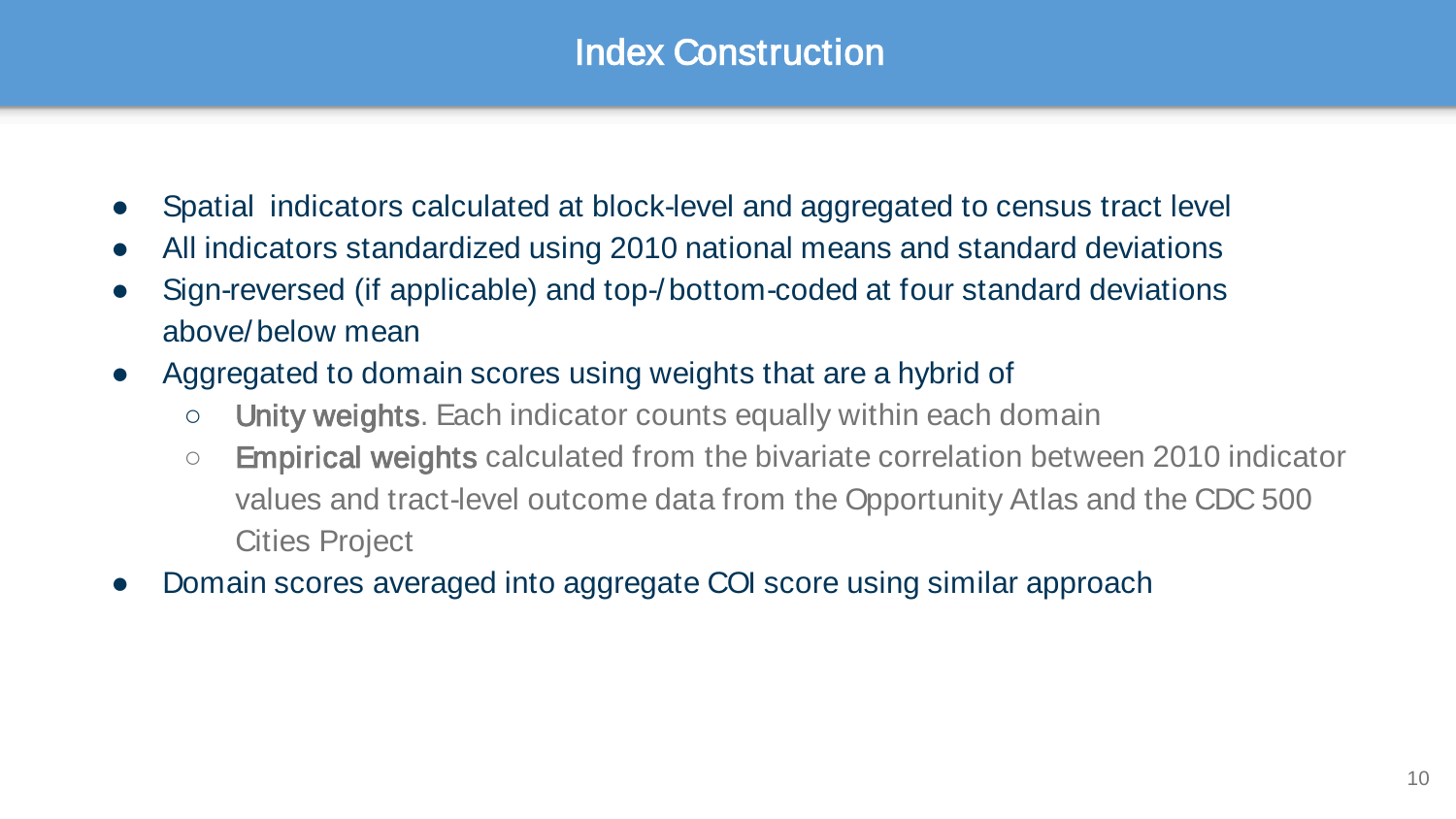### Weighting and Predictive Validity

#### ● Unity weights: Each indicator is equally important

- Least bad solution if you have no idea what weights should be (Haggerty and Land)
- "Empirical weights" a function of how well indicators predict outcomes ( $\rightarrow$  predictive validity)
	- Need: Average causal effect for 28 indicators
	- Have: Bivariate correlation between every indicator and tract-level SES and health outcomes in representative/ recent data
- Hybrid weights: Average of empirical and unity weights
	- Shrinks large weights and inflates small empirical weights
	- Guards against bias in empirical weight estimates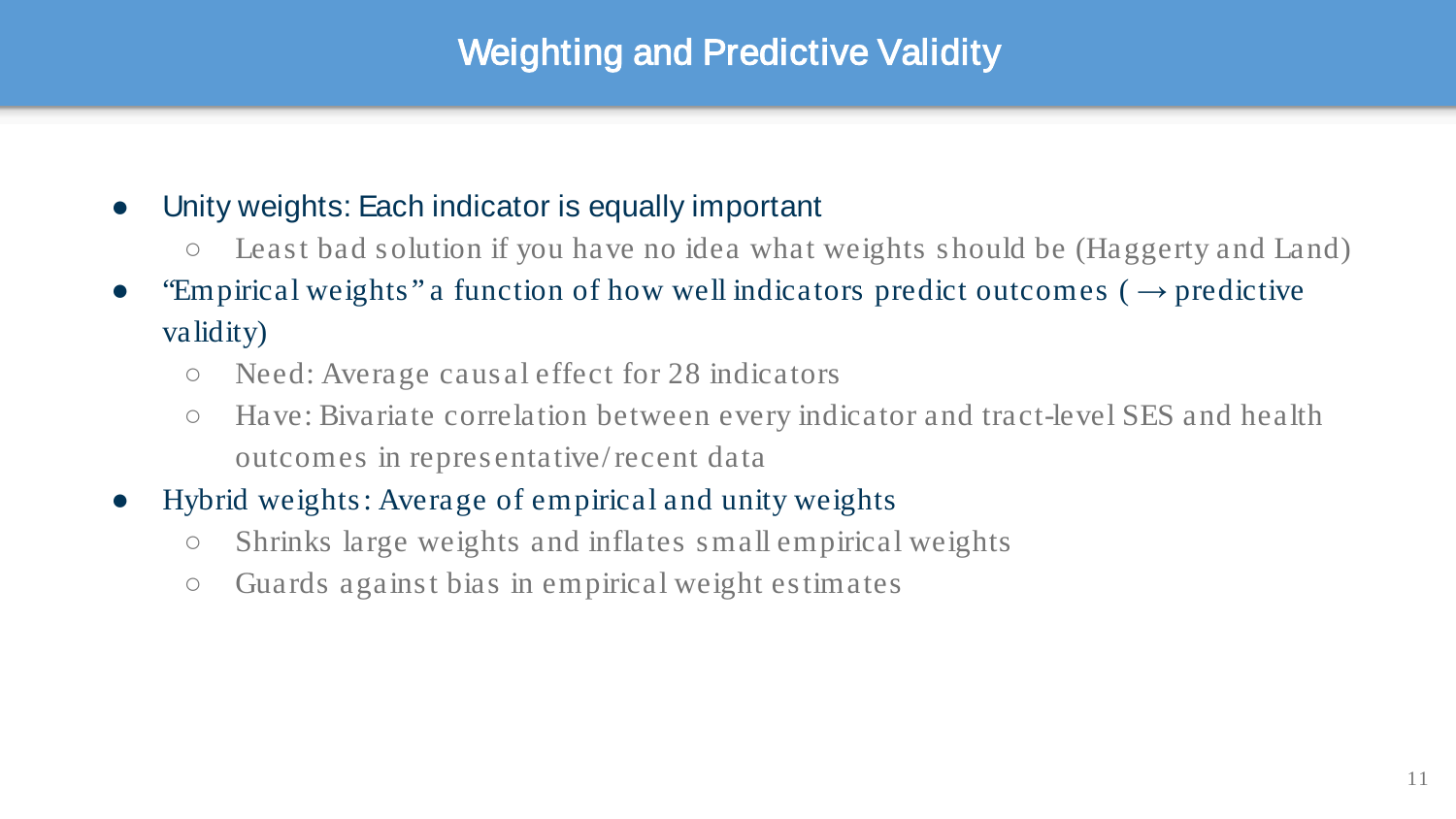### Outcomes for Constructing Weights

- Tract-level adult outcome data from 500 Cities and Opportunity Atlas
- Socio-economic long-term outcomes from Opportunity Atlas (Chetty et al.)
	- **Mean household income rank** at age 35 for individuals with parents at the median of the parent income distribution
	- $\circ$  Probability of living in a low poverty census tract at age 35 for individuals with parents at the median of the parent income distribution
- Summary health outcomes from 500 Cities Project (CDC, RWJ F)
	- **Mental health** not good for 14 or more days among adults aged 18 years and older
	- Physical health not good for 14 or more days among adults aged 18 years and older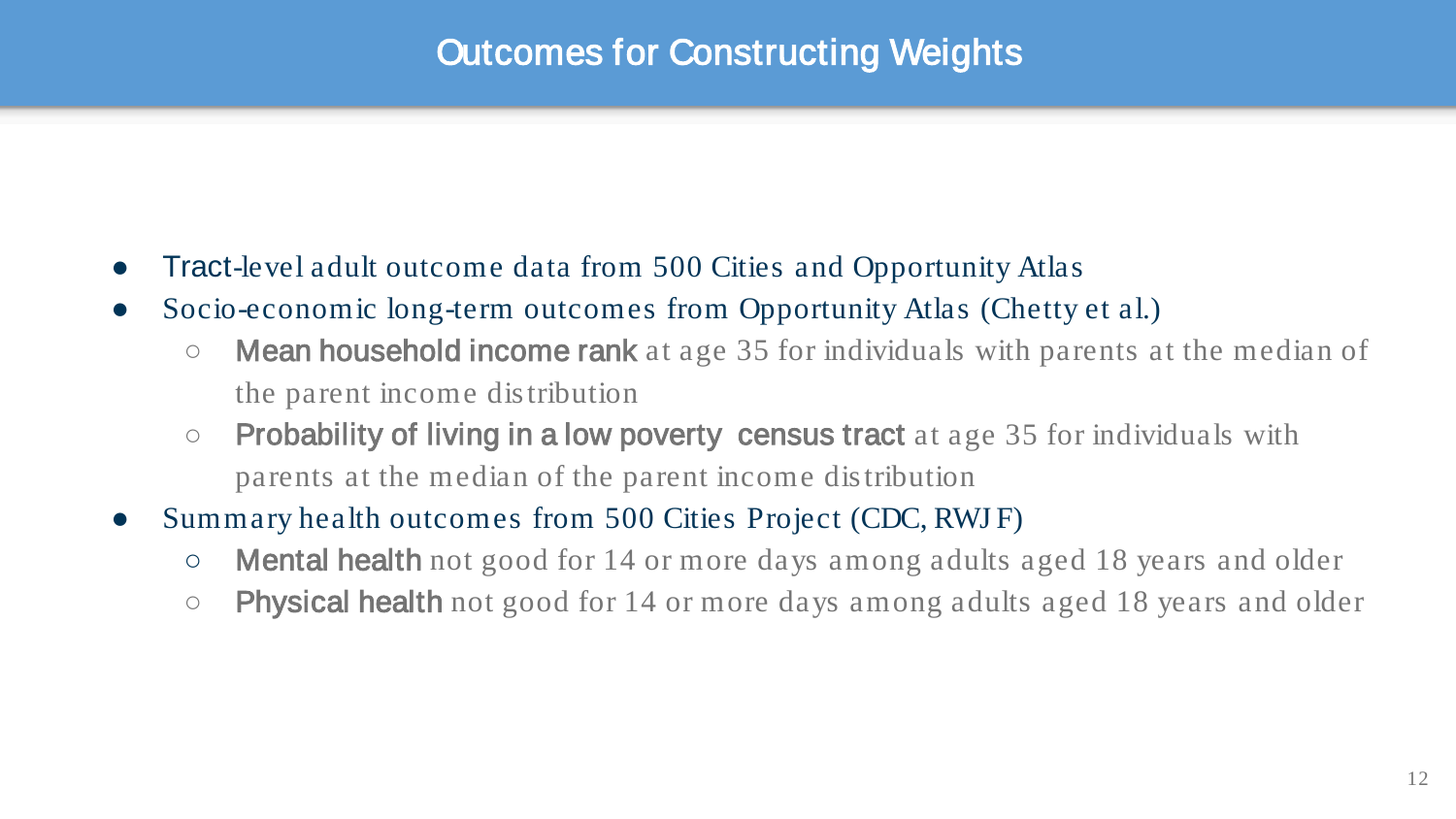### Hybrid Weights

### 1. Calculate hybrid weight for indicator j as  $w_i = (rho_i + 1) / 2$

- a. Calculate bivariate correlation (Pearson's rho) with each of the four outcomes and all 2010 indicator z-scores.
- b. Average rhos for each indicator j across outcomes
- c. Rescale averaged rhos within domains so that their sum equals the number of indicators in the respective domain  $(=rho_j)$

### 2. Sensitivity analyses

- a. Re-estimate correlations with county fixed effects and controlling for economic resources and population density
- b. Relative magnitudes of hybrid weights within domains quite robust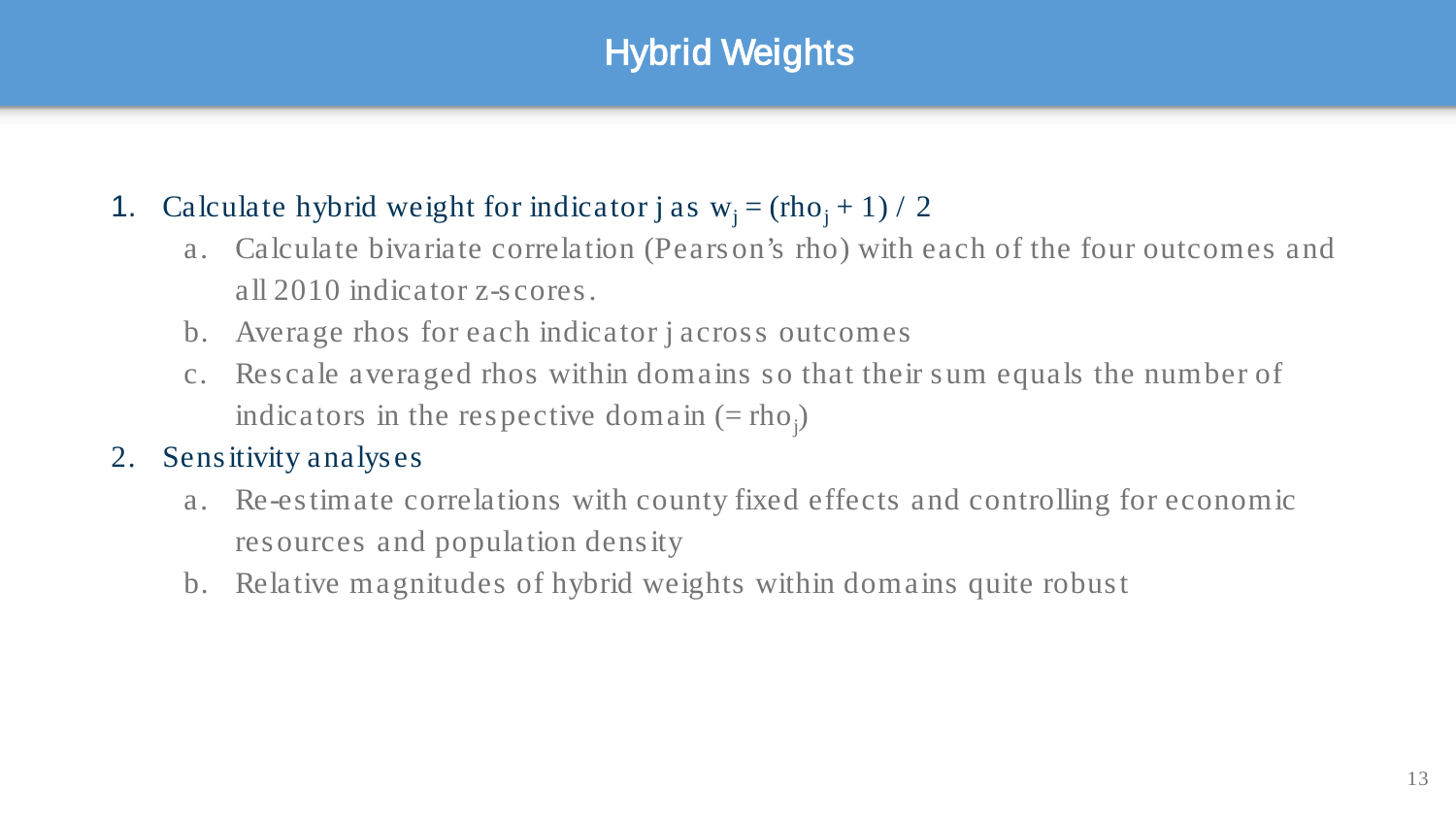

Hybrid Weights (Preliminary Results): Education Domain 14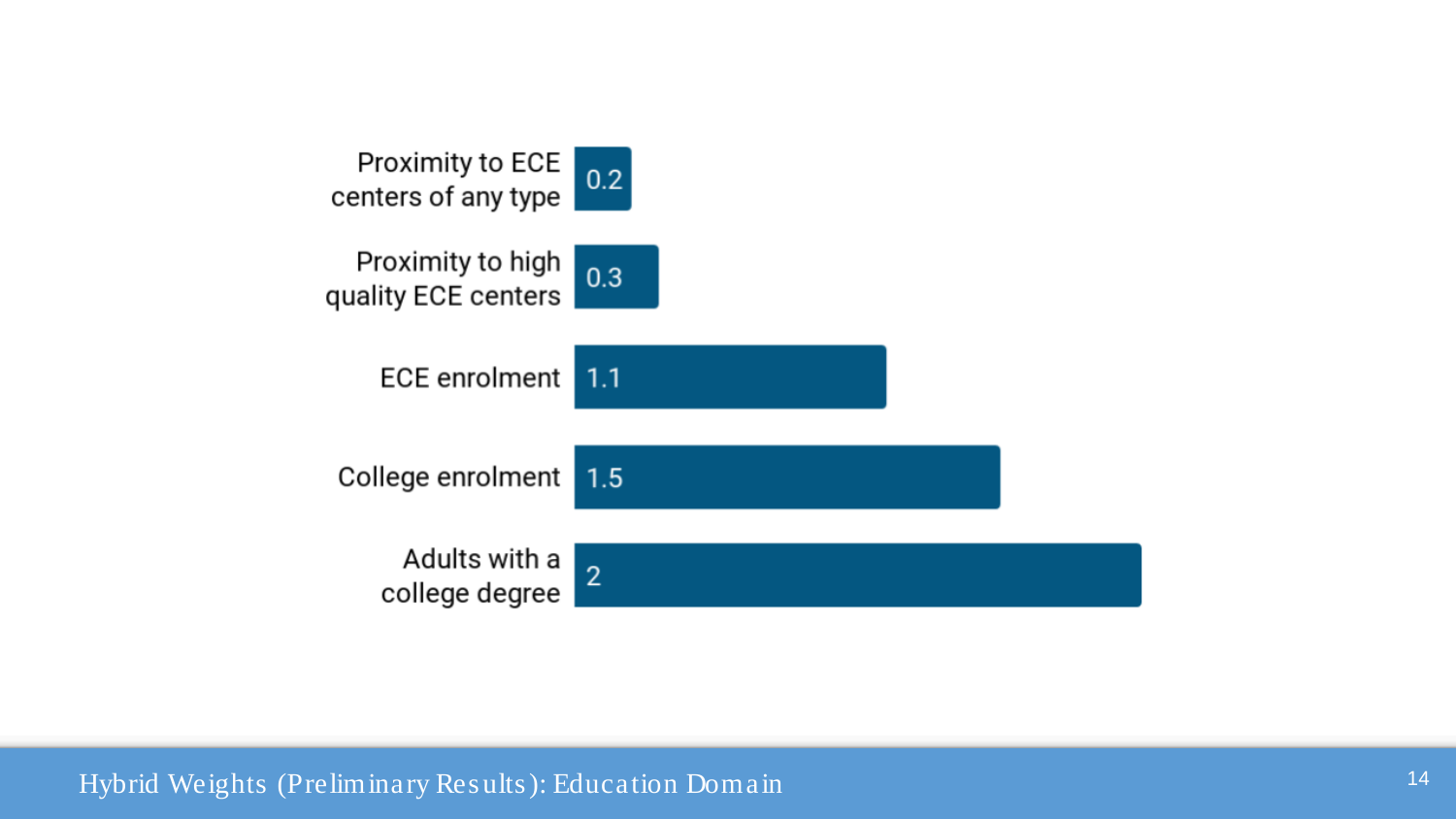

Hybrid Weights (Preliminary Results): Health and Environment Domain <sup>15</sup>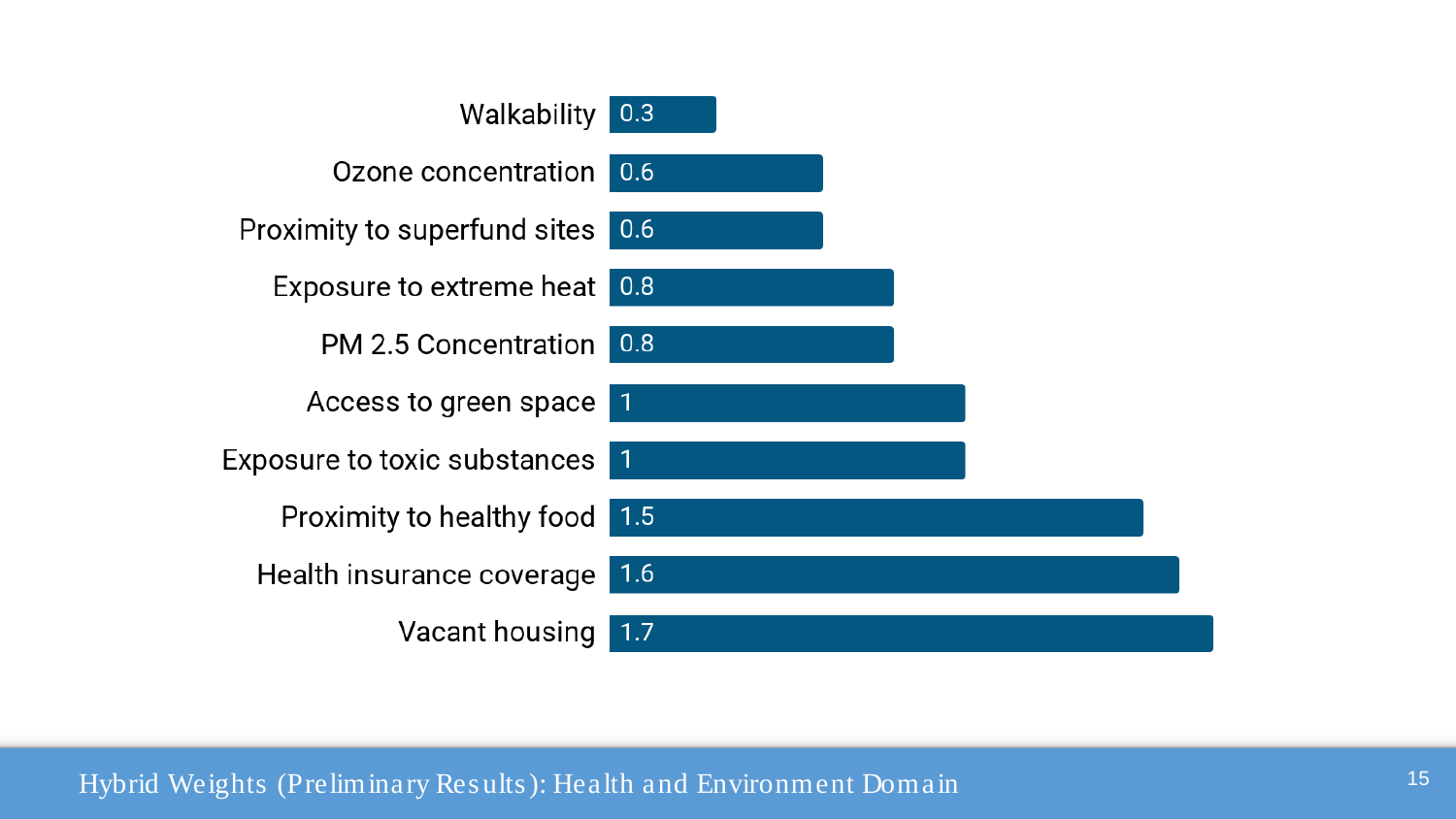

Hybrid Weights (Preliminary Results): Social and Economic Domain <sup>16</sup>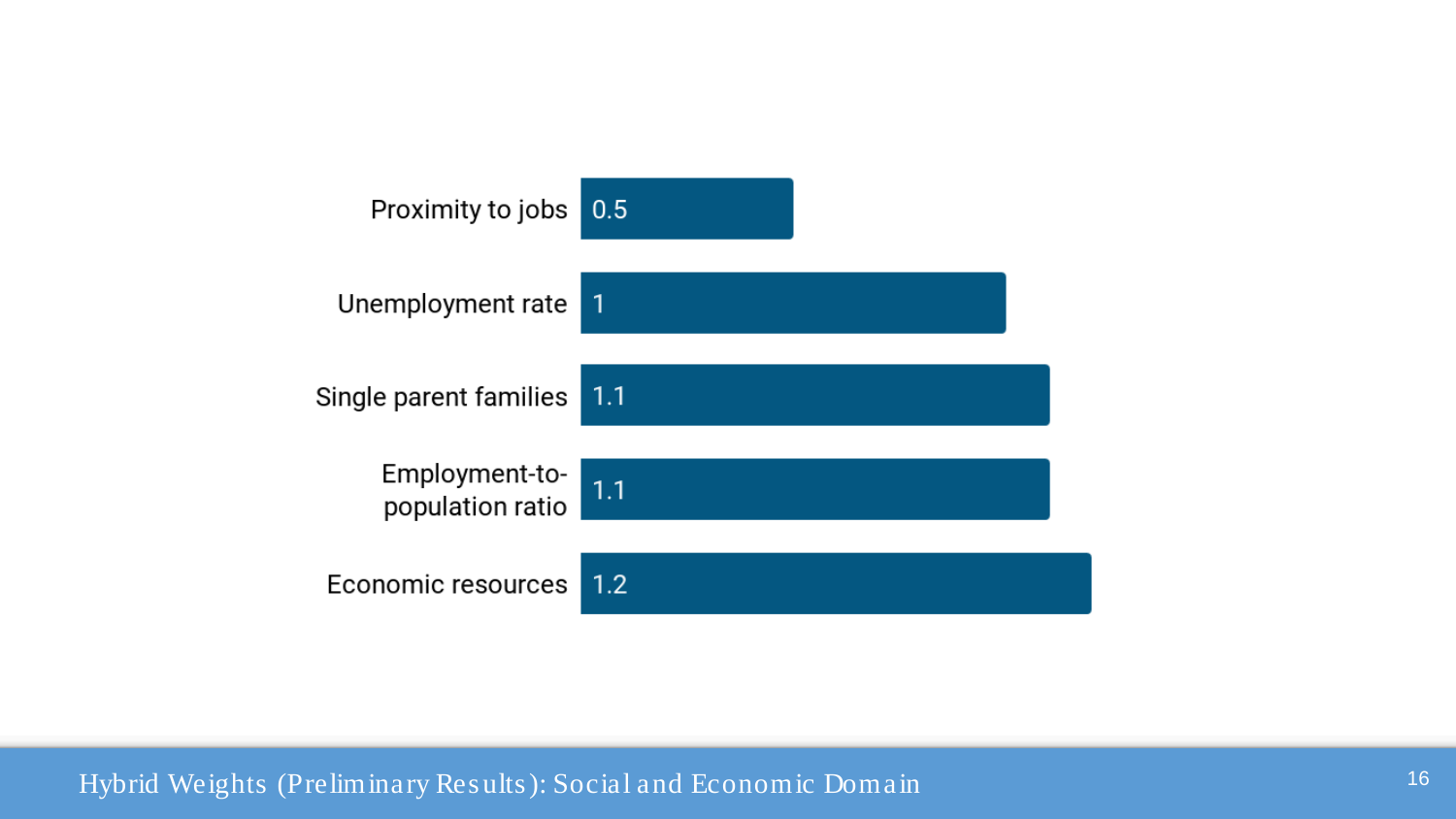#### Opportunity Atlas Life Expectancy (CDC USALEEP) 500 Cities



2015 data, only outcomes not us ed for cons tructing weights

OA indicators : HH income rank (p25), HH in low poverty neighborhood (p25), in top 20% of HH income dis tribution (p25, p50)

500 Cities indicators : Obes ity, diabetes , s moking, limited phys ical activity, asthma

Average correlation coefficients (Preliminary Results) 17 and 17 and 17 and 17 and 17 and 17 and 17 and 17 and 17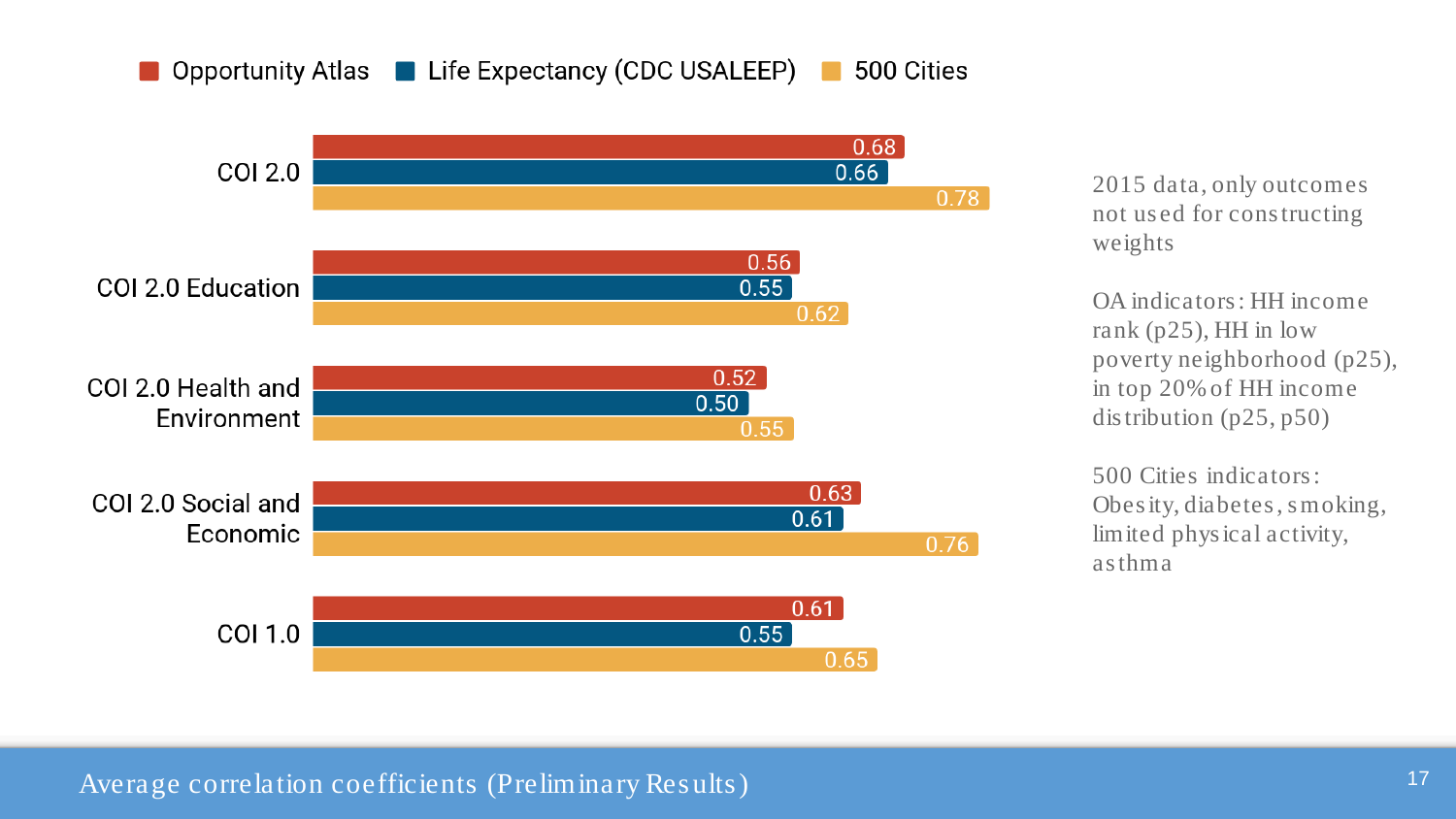

2015 data, only outcomes not us ed for cons tructing weights

OA indicators : HH income rank (p25), HH in low poverty neighborhood (p25), in top 20% of HH income dis tribution (p25, p50)

500 Cities indicators : Obes ity, diabetes , s moking, limited phys ical activity, asthma

Empirical weights  $=$ res caled average bivariate correlations

#### Average correlation between COI using different weights (Preliminary Results) 18